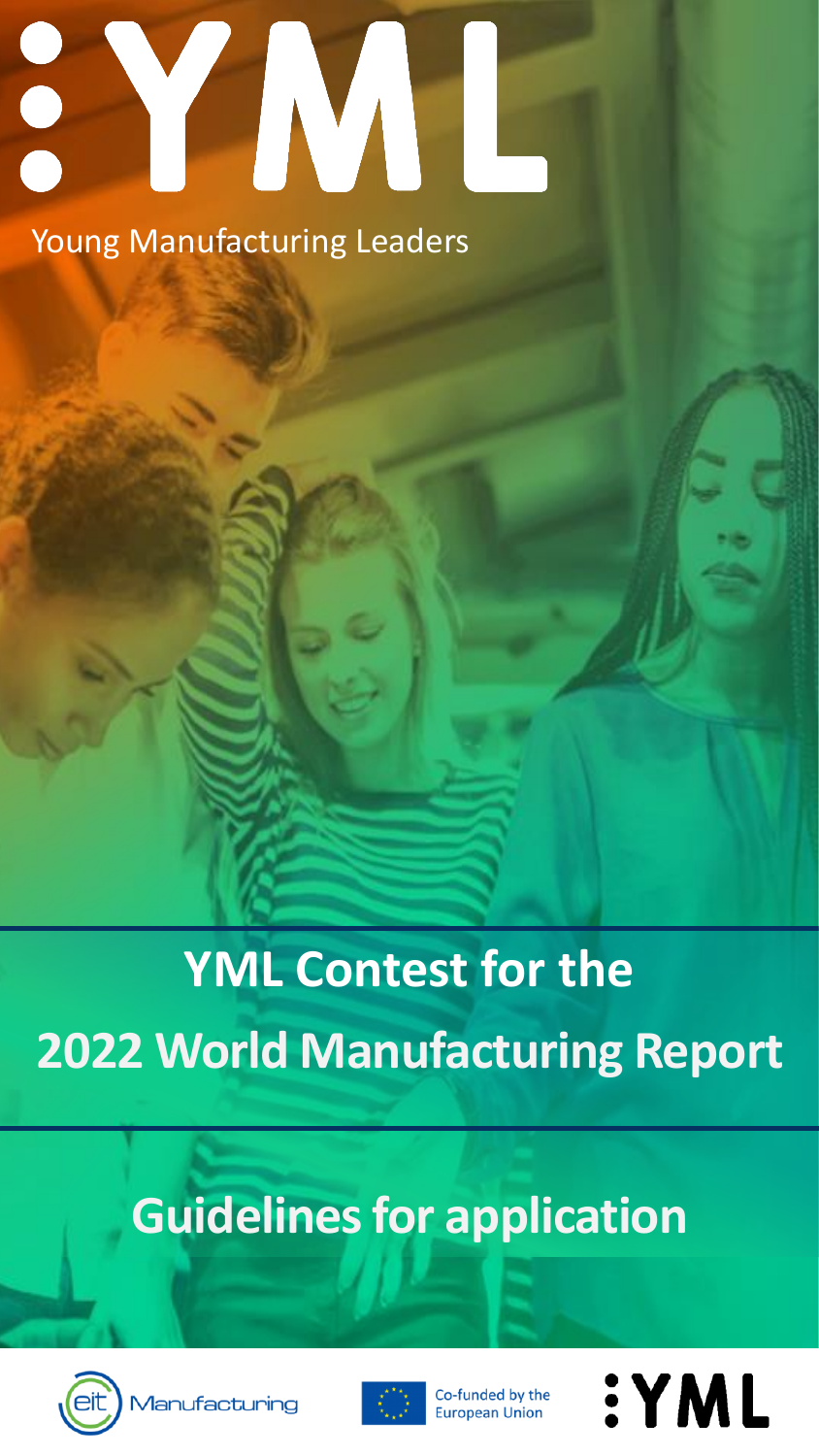

**The World [Manufacturing](https://worldmanufacturing.org/report/report-2021-digitally-enabled-circular-manufacturing/) Report is a high-level white paper published annually by the World Manufacturing Foundation and presented during the WM Forum. The 2022 Report will focus on** *Redesigning Supply Chains in the New Era of Globalisation* **and will present a forwardlooking assessment of the state of global manufacturing. Over 40 experts from 30 countries are expected to collaborate on developing the Report.**

**The contest is open to all YML members residing in Europe. Ifyou are not yet part of our community [please register here.](https://forms.gle/gSSjJuSxFyR7XQcbA)**

**Previous winners of the YML contest for the WM Report are eligible to join the contest.**







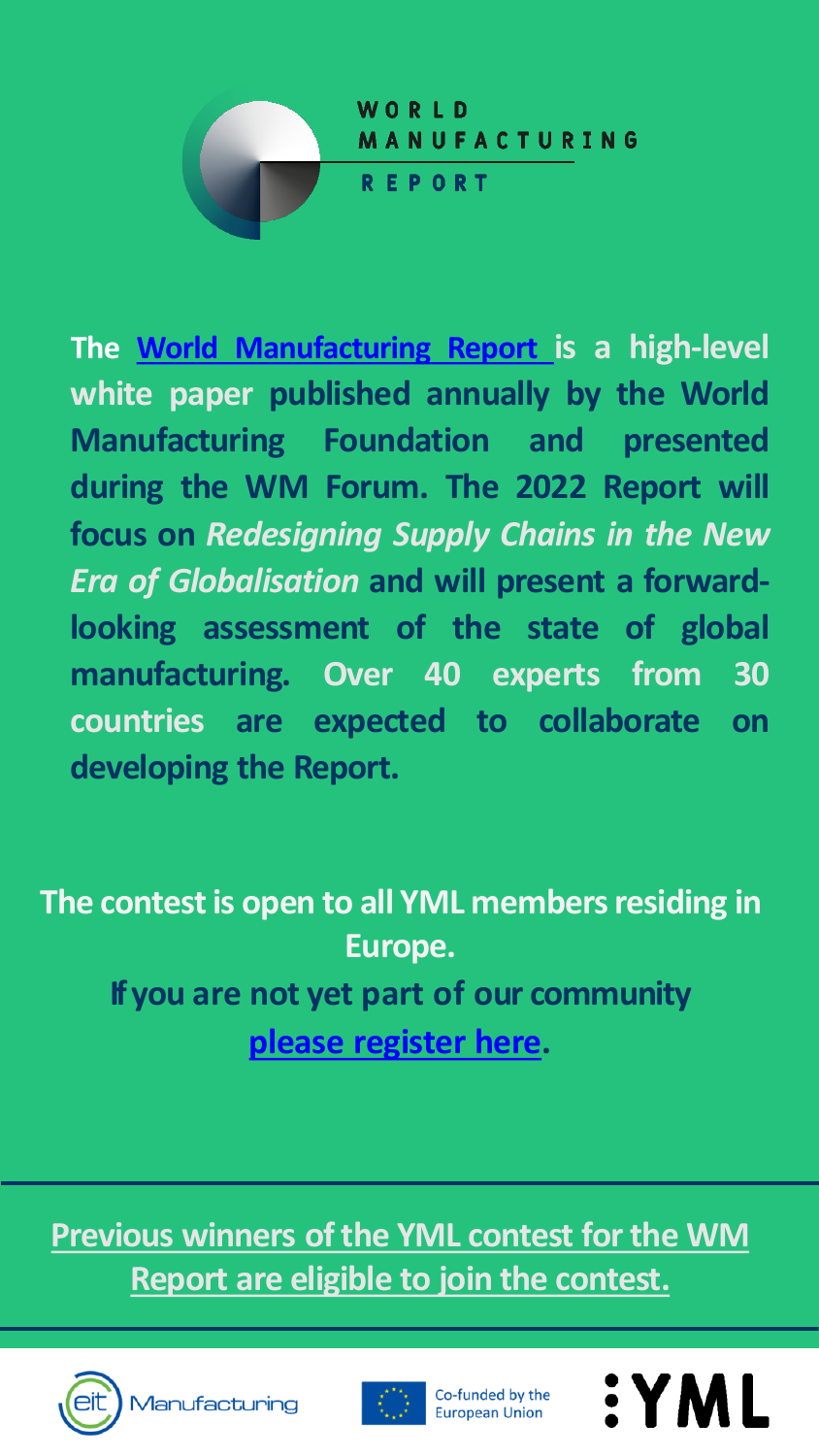# **Topic of the contest**

**The 2022 World Manufacturing Report will present a forward-looking assessment of the state of global manufacturing.**

**Submit a Case Study that answers the following question to get the chance to be featured:**

*How can manufacturers redesign their supply chains to promote competitiveness, sustainability, and value-creation in the new manufacturing paradigm?*

**The essay may cover the following topics, but is not obligatory:**

- **What are the main trends driving manufacturers to rethink their supply chains?**
- **How can this be done in an economically-, socially-, and environmentally- sustainable way?**
- **How to leverage digital technologies to support the redesigning of supply chains?**





1anufactı



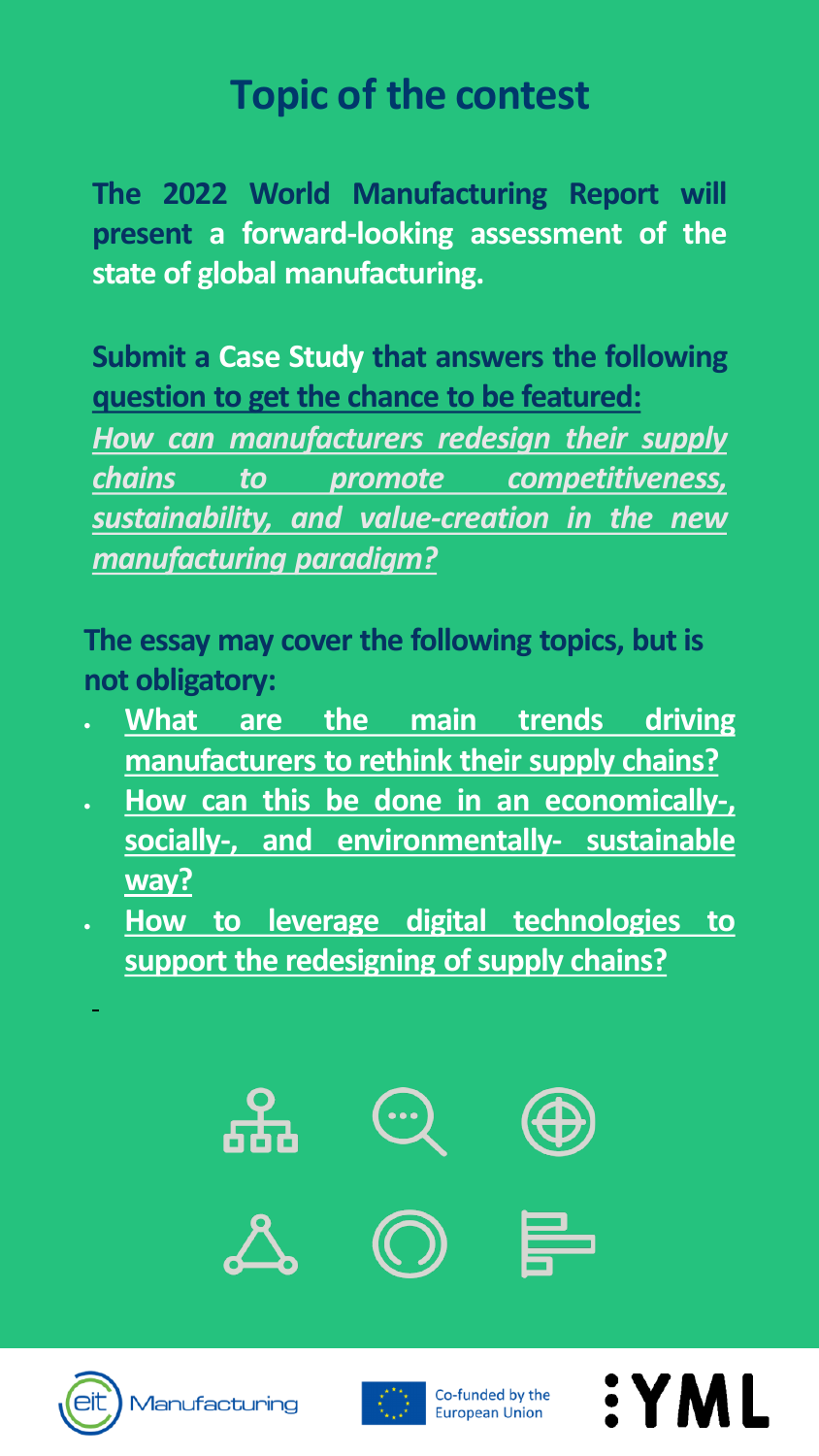### **AWARDS**





**Winning Case Studies will be published in the 2022 WM Report in a dedicated section**



**Winners will be invited to the 2022 World Manufacturing Forum which will take place on the 25th and 26th of November at the Porsche Experience Centre (Brescia, Lombardy) in Italy. The Forum will be attended by industry leaders from leading companies and SMEs and representatives from key stakeholders in the manufacturing community.**



**The Young Manufacturing Leaders Main Event will also take place on the side-lines of the WM Forum. The winners will be awarded at the YML in a dedicated ceremony.**

**The costs of participation (travel, accommodation, and food) of the winners are covered by the World Manufacturing Foundation. \***

**\* Please, note that the project will only cover travel expenses from and to EU countries.** 





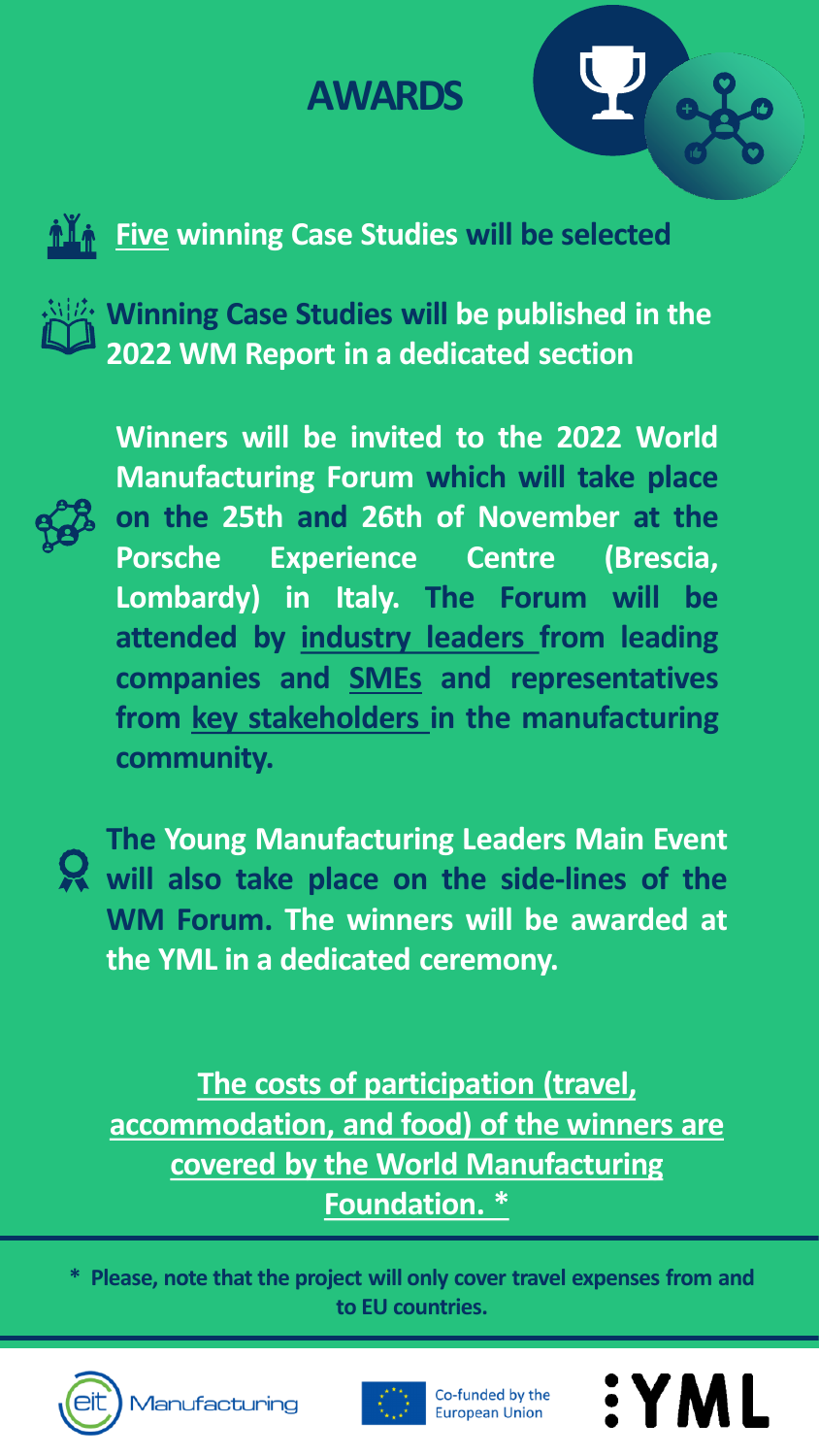# **Contest rules**

**The call is open from 30/05/22 to 02/09/22. The essay must be submitted through the YML webpage using the contest template. YMLs are encouraged to submit early.**

**The essay consists of approximately 900- 1100 words, written in Standard British English, and using the YML template. It should be written by a single YML member. References should be limited to five.**

**The Case Study should refer to a specific real case or examples of applications in manufacturing**

**The use of graphics is permitted (limited to one), provided a high-quality image is attached. The inclusion of the image is subject to the discretion of the WMF.**

**The Case Studies will be evaluated by members of the World Manufacturing Foundation Editorial Team**





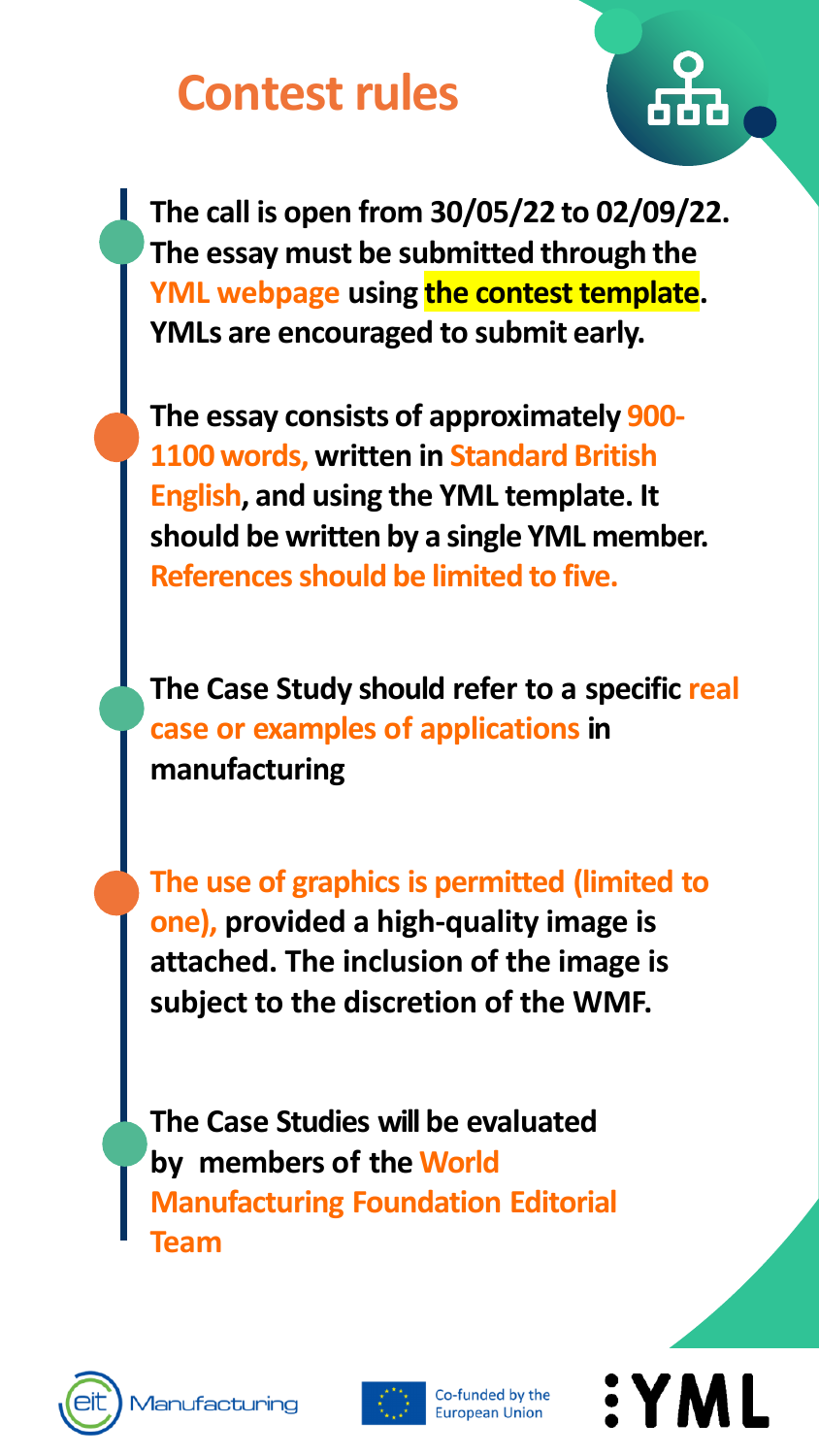# **Evaluation criteria**



#### **Creativity: 40%**

- **Originality/ingenuity of ideas**
- **Ability to identify case studies or applications that support the argument**
- **"Wow" factor**

#### **Topic Understanding: 30%**

- **Responses adhere to the main topic**
- **Ideas presented to demonstrate critical analysis and thorough understanding of the topic**

#### **Overall Structure and Style: 30%**

- **Concise and direct to the point**
- **Freefromgrammaticalerrors**
- **Follows writing guidelines**





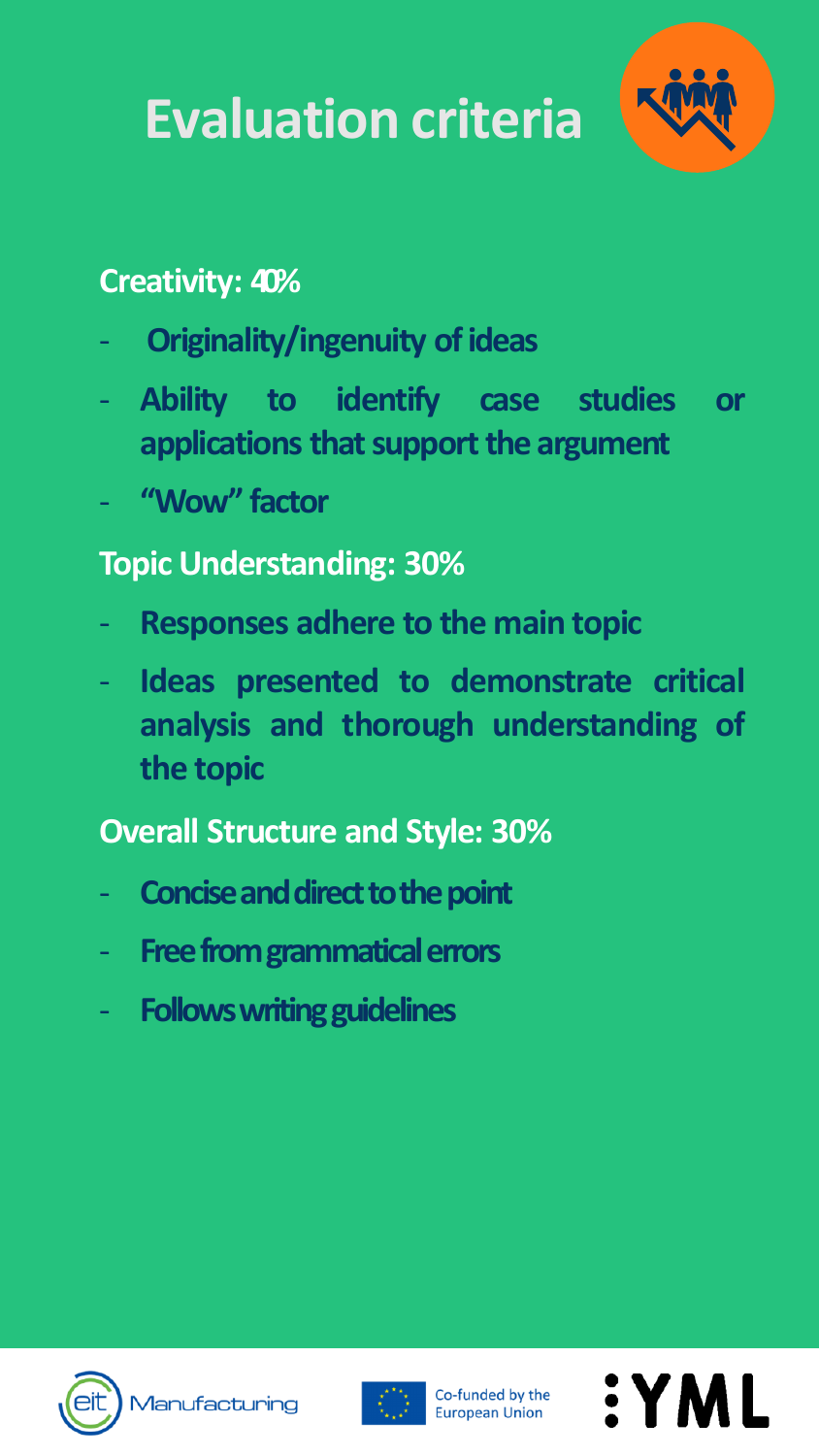







## [PRIVACY POLICY](https://youngmanufacturingleaders.org/privacy-policy/)



Manufacturing